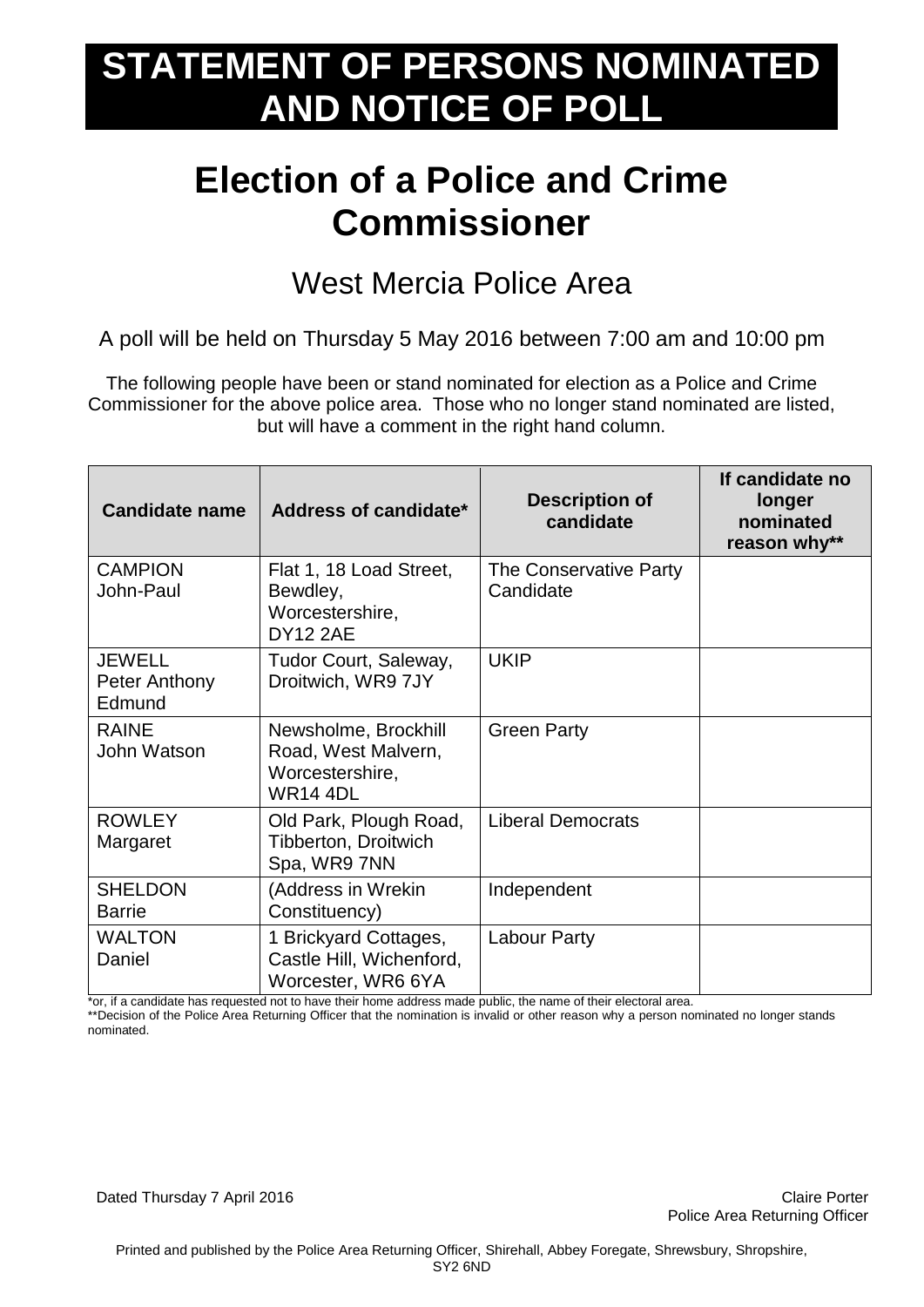## **STATEMENT OF PERSONS NOMINATED AND NOTICE OF POLL**

The situation of the Polling Stations and the descriptions of the persons entitled to vote at each station are set out below:

| <b>PD</b>          | <b>Polling Station and Address</b>                                                                                               | <b>Persons entitled to</b><br>vote at that station |
|--------------------|----------------------------------------------------------------------------------------------------------------------------------|----------------------------------------------------|
| AR01N              | 1 / AR01N<br>Eardisland Village Hall (Committee Room), Eardisland, Leominster, HR6 9BP                                           | 1 to 87, 89 to 406                                 |
| AR02N              | 2 / AR02N, AR05N, AR07N, AR08N,<br>Titley Village Hall (Main Hall), Titley, Kington, HR5<br>3RL                                  | 1 to 22                                            |
| AR03N              | Lyonshall Memorial Hall, Lyonshall, Kington, HR5 3LL<br>3 / AR03N                                                                | 1 to 147, 149 to 278,<br>280 to 609                |
| AR04N              | 4 / AR04N<br>Pembridge Village Hall, (Small Room), Bearwood Road, Pembridge, HR6 9EA                                             | 1 to 338, 340 to 852                               |
| AR05N              | 2 / AR02N, AR05N, AR07N, AR08N,<br>Titley Village Hall (Main Hall), Titley, Kington, HR5<br>3RL                                  | 1 to 46                                            |
| AR06N              | 5 / AR06N<br>Shobdon Village Hall, Shobdon School, Shobdon, Leominster, HR6 9LX                                                  | 1 to 350, 352 to 438,<br>440 to 660, 662 to 707    |
| AR07N              | Titley Village Hall (Main Hall), Titley, Kington, HR5<br>2 / AR02N, AR05N, AR07N, AR08N,<br>3RL                                  | 1 to 161                                           |
| AR08N              | 2 / AR02N, AR05N, AR07N, AR08N,<br>Titley Village Hall (Main Hall), Titley, Kington, HR5<br>3RL                                  | 1 to 151                                           |
| AY01S              | 100 / AY01S, AY02S,<br>Old Broadlands Primary School (Children's Centre) (No 2), Prospect<br>Walk, Hereford, HR1 1NZ             | 1 to 73, 75 to 321                                 |
| AY02S              | Old Broadlands Primary School (Children's Centre) (No 2), Prospect<br>100 / AY01S, AY02S,<br>Walk, Hereford, HR1 1NZ             | 1 to 264, 266 to 486                               |
| AY03S              | Old Broadlands Primary School (Children's Centre) (No 1), Prospect Walk,<br>101 / AY03S<br>Hereford, HR1 1NZ                     | 1 to 330, 332 to 361,<br>363 to 1774               |
| BA01N              | The Lady Emily Community Centre, (Main Hall) The Old<br>6 / BA01N, BA05N, BA06N,<br>School, Tarrington, Hereford, HR1 4EX        | 1 to 158                                           |
| BA02N              | 7 / BA02N<br>Fownhope New Memorial Hall, (Lechmere Room), Ross Road, Fownhope,<br>HR1 4PW                                        | 1 to 6, 8 to 325, 327 to<br>503, 505 to 821        |
| BA03N              | 8 / BA03N<br>Hampton Bishop Village Hall (Main Hall), Hampton Bishop, Hereford, HR1 4JY                                          | 1 to 428                                           |
| BA04N              | Mordiford Cof E Primary School (Arrow Class), Mordiford, Hereford, HR1 4LW<br>9 / BA04N                                          | 1 to 336, 338 to 460                               |
| BA05N              | 6 / BA01N, BA05N, BA06N, The Lady Emily Community Centre, (Main Hall) The Old<br>School, Tarrington, Hereford, HR1 4EX           | 1 to 63                                            |
| BA06N              | The Lady Emily Community Centre, (Main Hall) The Old<br>6 / BA01N, BA05N, BA06N,<br>School, Tarrington, Hereford, HR1 4EX        | 1 to 420                                           |
| BE01S              | Northolme Community Centre (No 1), Northolme Road, Hereford, HR2 7SP<br>102 / BE01S                                              | 1 to 34, 36 to 1008,<br>1010 to 2018               |
| <b>BE02S</b>       | Northolme Community Centre (No 2), Northolme Road, Hereford, HR2 7SP<br>103 / BE02S                                              | 1 to 759                                           |
| BH01S              | 104 / BH01S, BH04S,<br>Little Birch Village Hall, Little Birch, Hereford, HR2 8AZ                                                | 1 to 56                                            |
| BH <sub>02</sub> S | 105 / BH02S<br>Garway Village Hall (Main Hall), Garway, Hereford, HR2 8RQ                                                        | 1 to 316                                           |
| BH03S              | 106 / BH03S, BH05S, BH06S, BH07S,<br>Much Birch Community Hall, Much Birch, Hereford,<br>HR <sub>2</sub> 8HT                     | 1 to 38                                            |
| <b>BH04S</b>       | Little Birch Village Hall, Little Birch, Hereford, HR2 8AZ<br>104 / BH01S, BH04S,                                                | 1 to 190                                           |
| <b>BH05S</b>       | 106 / BH03S, BH05S, BH06S, BH07S,<br>Much Birch Community Hall, Much Birch, Hereford,<br>HR <sub>2</sub> 8HT                     | 1 to 55                                            |
| BH06S              | Much Birch Community Hall, Much Birch, Hereford,<br>106 / BH03S, BH05S, BH06S, BH07S,<br>HR <sub>2</sub> 8HT                     | 1 to 241                                           |
| BH07S              | 106 / BH03S, BH05S, BH06S, BH07S,<br>Much Birch Community Hall, Much Birch, Hereford,<br>HR <sub>2</sub> 8HT                     | 1 to 737                                           |
| BH08S              | 107 / BH08S<br>Orcop Parish Hall, (Main Hall), Orcop, Hereford, HR2 8ET                                                          | 1 to 378                                           |
| BH09S              | St Weonards Village Hall, St Weonards, Hereford, HR2 8NU<br>108 / BH09S, BH10S, BH11S,                                           | 1 to 124                                           |
| <b>BH10S</b>       | 108 / BH09S, BH10S, BH11S,<br>St Weonards Village Hall, St Weonards, Hereford, HR2 8NU                                           | 1 to 306                                           |
| <b>BH11S</b>       | 108 / BH09S, BH10S, BH11S,<br>St Weonards Village Hall, St Weonards, Hereford, HR2 8NU                                           | 1 to 68                                            |
| BI01N              | 10 / BI01N, BI05N,<br>Yarpole Parish Hall, Green Lane, Yarpole, Leominster, HR6 0BL                                              | 1 to 474                                           |
| BI02N              | 11 / BI02N<br>Cawley Hall, (Main Hall), Eye, Leominster, HR6 0DS                                                                 | 1 to 134                                           |
| BI03N              | 12 / BI03N, BI06N,<br>Luston Methodist Chapel, Luston, Leominster, HR6 0EB                                                       | 1 to 105                                           |
| BI04N              | Kingsland Coronation Hall (Main Hall), Kingsland, Leominster, HR6 9QS<br>13 / BI04N                                              | 1 to 506, 508 to 835                               |
| BI05N              | 10 / BI01N, BI05N,<br>Yarpole Parish Hall, Green Lane, Yarpole, Leominster, HR6 0BL                                              | 1 to 52, 54 to 125                                 |
| BI06N              | 12 / BI03N, BI06N,<br>Luston Methodist Chapel, Luston, Leominster, HR6 0EB                                                       | 1 to 457                                           |
| BI07N              | 14 / BI07N<br>Orleton Village Hall (Small Hall), Millbrook Way, Orleton, Ludlow, SY8 4HW                                         | 1 to 13, 15 to 444, 447<br>to 699                  |
| BI08N              | Richards Castle Village Hall (Betton Room), Richards Castle, Ludlow, SY8<br>15 / BI08N<br>4EQ                                    | 1 to 221                                           |
| BM01N              | 16 / BM01N, BM07N, BM08N<br>Stanford Bishop Village Hall, Malvern Road, Stanford<br>Bishop, Worcester, WR6 5TT                   | 1 to 147                                           |
| BM02N              | Bishops Frome Village Centre (Conference Room), Village<br>17 / BM02N, BM03N, BM04N,<br>Green, Bishops Frome, Worcester, WR6 5AP | 1 to 194                                           |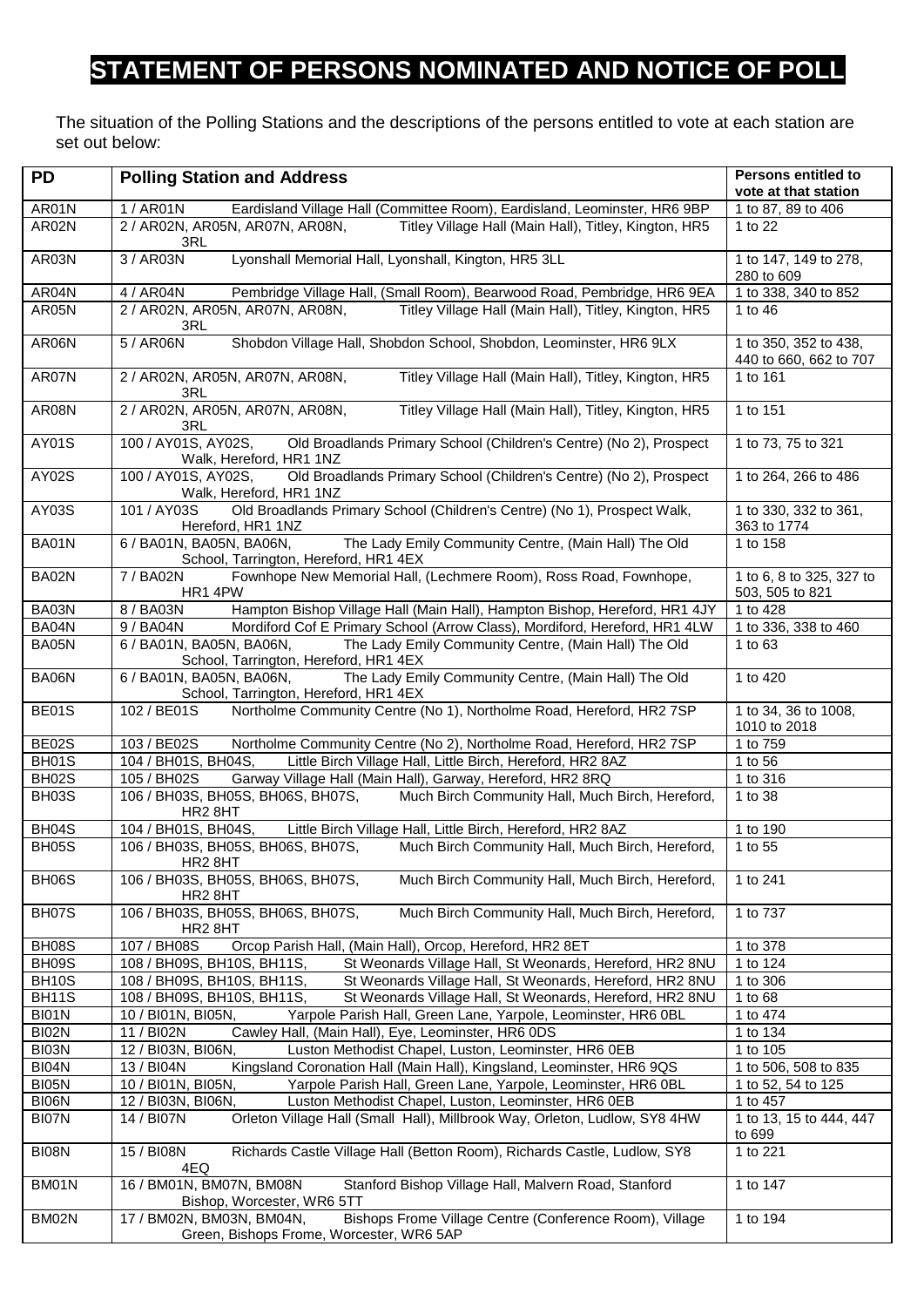| BM03N        | 17 / BM02N, BM03N, BM04N,<br>Bishops Frome Village Centre (Conference Room), Village<br>Green, Bishops Frome, Worcester, WR6 5AP | 1 to 497                               |
|--------------|----------------------------------------------------------------------------------------------------------------------------------|----------------------------------------|
| BM04N        | 17 / BM02N, BM03N, BM04N,<br>Bishops Frome Village Centre (Conference Room), Village<br>Green, Bishops Frome, Worcester, WR6 5AP | 1 to 163                               |
| BM05N        | Cradley Village Hall, Rectory Lane, Cradley, Malvern, WR13 5LH<br>18 / BM05N                                                     | 1 to 428, 431 to 1131                  |
| BM06N        | 19 / BM06N<br>Storridge Village Hall (Main Hall), Storridge, Malvern, WR13 5EY                                                   | 1 to 286                               |
| BM07N        | 16 / BM01N, BM07N, BM08N<br>Stanford Bishop Village Hall, Malvern Road, Stanford<br>Bishop, Worcester, WR6 5TT                   | 1 to 56                                |
| BM08N        | Stanford Bishop Village Hall, Malvern Road, Stanford<br>16 / BM01N, BM07N, BM08N<br>Bishop, Worcester, WR6 5TT                   | 1 to 101                               |
| <b>BS01S</b> | 109 / BS01S<br>Westfields Hall (No 1 (Main Hall)), Highmore Street, Hereford, HR4 9PG                                            | 1 to 184, 187 to 1584                  |
| <b>BS02S</b> | 110 / BS02S<br>Westfields Hall (No 2 (Meeting Room)), Highmore Street, Hereford, HR4 9PG                                         | 1 to 1009                              |
| BT01N        | 20 / BT01N, BT05N, BT06N,<br>Brockhampton Primary School (Foyer), Bringsty, Worcester,                                           | 1 to 67                                |
| BT02N        | WR65TD<br>21 / BT02N, BT03N,<br>The Bromyard Centre (No 1), Clive Richard Function Room, Cruxwell                                | 1 to 135, 137 to 488                   |
| BT03N        | Street, Bromyard, HR7 4EB<br>The Bromyard Centre (No 1), Clive Richard Function Room, Cruxwell<br>21 / BT02N, BT03N,             | 1 to 233, 235 to 242,                  |
| BT04N        | Street, Bromyard, HR7 4EB<br>Saltmarshe & District Village Hall, Tedstone Wafre,<br>22 / BT04N, BT07N, BT08N,                    | 244 to 383<br>1 to 52                  |
|              | Bromyard, HR7 4PP                                                                                                                |                                        |
| BT05N        | Brockhampton Primary School (Foyer), Bringsty, Worcester,<br>20 / BT01N, BT05N, BT06N,<br>WR6 5TD                                | 1 to 328                               |
| BT06N        | 20 / BT01N, BT05N, BT06N,<br>Brockhampton Primary School (Foyer), Bringsty, Worcester,<br>WR6 5TD                                | 1 to 209, 211 to 225                   |
| BT07N        | 22 / BT04N, BT07N, BT08N,<br>Saltmarshe & District Village Hall, Tedstone Wafre,<br>Bromyard, HR7 4PP                            | 1 to 123                               |
| BT08N        | 22 / BT04N, BT07N, BT08N,<br>Saltmarshe & District Village Hall, Tedstone Wafre,<br>Bromyard, HR7 4PP                            | 1 to 51                                |
| BT09N        | Upper Sapey Village Hall (Main Hall), Cross Roads, Upper<br>23 / BT09N, BT12N, BT13N,<br>Sapey, Worcester, WR6 6EU               | 1 to 284                               |
| BT10N        | Whitbourne Village Hall (Large Hall), Whitbourne, Worcester, WR6 5RN<br>24 / BT10N                                               | 1 to 612                               |
| BT12N        | 23 / BT09N, BT12N, BT13N,<br>Upper Sapey Village Hall (Main Hall), Cross Roads, Upper<br>Sapey, Worcester, WR6 6EU               | 1 to 14                                |
| BT13N        | 23 / BT09N, BT12N, BT13N,<br>Upper Sapey Village Hall (Main Hall), Cross Roads, Upper<br>Sapey, Worcester, WR6 6EU               | 1 to 63                                |
| BW01N        | 25 / BW01N<br>Bromyard Methodist Church Hall, 20 New Road, Bromyard, HR7 4AJ                                                     | 1 to 1223                              |
| <b>BW02N</b> | The Bromyard Centre (No 2), Clive Richard Function Room, Cruxwell Street,<br>26 / BW02N<br>Bromyard, HR7 4EB                     | 1 to 796, 798 to 1140                  |
| CA01N        | 27 / CA01N<br>Almeley Village Hall, Almeley, Hereford, HR3 6LB                                                                   | 1 to 94, 96 to 468, 470<br>to 503      |
| CA02N        | 28 / CA02N<br>Brilley and Michaelchurch Village Hall, Brilley, Hereford, HR3 6JG                                                 | 1 to 208                               |
| CA03N        | 29 / CA03N, CA09N,<br>Staunton-on-Wye Village Hall (Main Hall), Staunton-On-Wye,                                                 | 1 to 55                                |
|              | Hereford, HR4 7LR                                                                                                                |                                        |
| CA04N        | Eardisley Village Hall, Eardisley, Hereford, HR3 6NH<br>30 / CA04N                                                               | 1 to 655, 657 to 677                   |
| CA05N        | 31 / CA05N, CA06N,<br>Kinnersley Castle (Front Hall), Kinnersley, Hereford, HR3 6QF                                              | 1 to 158                               |
| CA06N        | 31 / CA05N, CA06N,<br>Kinnersley Castle (Front Hall), Kinnersley, Hereford, HR3 6QF                                              | 1 to 72                                |
| CA07N        | 32 / CA07N, CA08N,<br>Norton Canon Village Hall, (Main Hall), Kitty's Lane, Norton Canon,                                        | 1 to 194                               |
| CA08N        | HR4 7BL<br>Norton Canon Village Hall, (Main Hall), Kitty's Lane, Norton Canon,<br>32 / CA07N, CA08N,                             | 1 to 44                                |
| CA09N        | HR4 7BL<br>Staunton-on-Wye Village Hall (Main Hall), Staunton-On-Wye,<br>29 / CA03N, CA09N,                                      | 1 to 174, 176 to 316                   |
|              | Hereford, HR4 7LR                                                                                                                |                                        |
| CA10N        | Whitney-On-Wye Village Hall (Main Hall), Whitney-On-Wye,<br>33 / CA10N, CA11N,<br>Hereford, HR3 6EG                              | 1 to 89                                |
| CA11N        | Whitney-On-Wye Village Hall (Main Hall), Whitney-On-Wye,<br>33 / CA10N, CA11N,<br>Hereford, HR3 6EG                              | 1 to 82, 84 to 86, 88 to<br>190        |
| CE01S        | 111 / CE01S, CE02S<br>St John's Methodist Church, St Owen Street, Hereford, HR1 2PR                                              | 1 to 759                               |
| CE02S        | 111 / CE01S, CE02S<br>St John's Methodist Church, St Owen Street, Hereford, HR1 2PR                                              | 1 to 404, 406 to 591                   |
| CE03S        | Hereford City Platoon Detachment Building (Platoon Room), Harold Street,<br>113 / CE03S<br>Hereford, HR1 2QX                     | 1 to 12, 15 to 439, 441<br>to 1091     |
| CL01S        | Bryngwyn Court (Residents Lounge), Bulmer Avenue, Hereford, HR1 1ER<br>114 / CL01S                                               | 1 to 1523                              |
| CL02S        | 115 / CL02S<br>RNCB - Gardner Hall (Norwood Room), Venns Lane, Hereford, HR1 1DT                                                 | 1 to 857, 860 to 1248,<br>1250 to 1347 |
| CR01N        | 34 / CR01N<br>Breinton Village Hall, Breinton, Hereford, HR4 7PJ                                                                 | 1 to 106, 108 to 730                   |
| CR02N        | Credenhill Community Hall, Station Road, Credenhill, Hereford, HR4 7ET<br>35 / CR02N                                             | 1 to 1456                              |
| CR03N        | Stretton Sugwas Village Hall, Stretton Sugwas, Hereford, HR4 7PT<br>36 / CR03N                                                   | 1 to 325                               |
| DH01S        | 116 / DH01S, DH02S, DH06S,<br>Little Dewchurch Village Hall (Committee Room), Little<br>Dewchurch, Hereford, HR2 6PN             | 1 to 112                               |
| DH02S        | Little Dewchurch Village Hall (Committee Room), Little<br>116 / DH01S, DH02S, DH06S,<br>Dewchurch, Hereford, HR2 6PN             | 1 to 34                                |
| DH03S        | Dinedor Village Hall, (Main Hall), Church Road, Dinedor, Hereford,<br>117 / DH03S, DH07S,                                        | 1 to 215                               |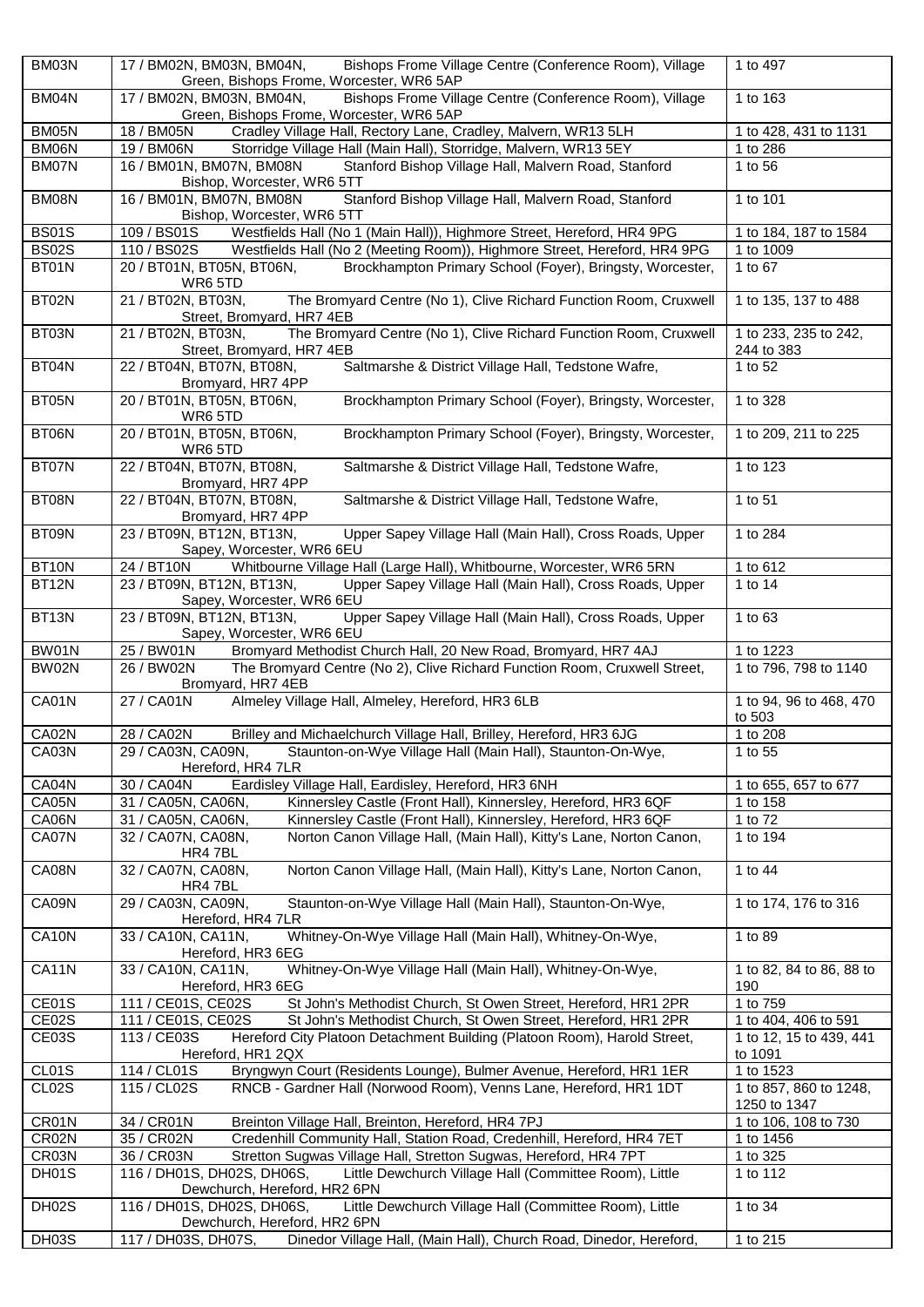|              | HR <sub>2</sub> 6LQ                                                                                                       |                                                                |
|--------------|---------------------------------------------------------------------------------------------------------------------------|----------------------------------------------------------------|
| DH04S        | 118 / DH04S<br>Pengethley Manor Hotel (The Stable Block), Pengethley Park, Ross-on-Wye,<br>HR9 6LL                        | 1 to 348                                                       |
| DH05S        | Holme Lacy Village Hall (Meeting Room), Holme Lacy, Hereford, HR2 6LT<br>119 / DH05S                                      | 1 to 366                                                       |
| DH06S        | 116 / DH01S, DH02S, DH06S,<br>Little Dewchurch Village Hall (Committee Room), Little<br>Dewchurch, Hereford, HR2 6PN      | 1 to 355                                                       |
| DH07S        | Dinedor Village Hall, (Main Hall), Church Road, Dinedor, Hereford,<br>117 / DH03S, DH07S,<br>HR <sub>2</sub> 6LQ          | 1 to 204                                                       |
| DH08S        | Full House Furniture, Unit 1, Holme Lacy Industrial Estate, Holme Lacy Road,<br>120 / DH08S<br>Hereford, HR2 6DR          | 1 to 1161                                                      |
| EH01S        | The Rose Garden, (Fred Bulmer Hall), Ledbury Road, Hereford, HR1<br>121 / EH01S, EH02S<br>2TR                             | 1 to 181, 183 to 426,<br>428 to 520, 525 to 527,<br>529 to 583 |
| EH02S        | The Rose Garden, (Fred Bulmer Hall), Ledbury Road, Hereford, HR1<br>121 / EH01S, EH02S<br>2TR                             | 1 to 1028                                                      |
| EH03S        | 123 / EH03S<br>Tupsley Scout and Guide HQ, Wellington Place, Tupsley, Hereford, HR1 1SW                                   | 1 to 791, 793 to 1123                                          |
| GN01S        | 124 / GN01S, GN08S, GN09S,<br>Preston-On-Wye Village, Hall (Main Hall), Blakemere Road,<br>Preston-On-Wye, HR2 9JX        | 1 to 75                                                        |
| <b>GN02S</b> | Moccas Village Hall, Moccas, Hereford, HR2 9LQ<br>125 / GN02S, GN06S,                                                     | 1 to 170                                                       |
| <b>GN03S</b> | Clifford Community Centre (Small Room), Pen-Y-Park, Clifford, Hereford, HR3<br>126 / GN03S<br>5HA                         | 1 to 433                                                       |
| <b>GN04S</b> | 127 / GN04S<br>Cusop Village Hall, Lower Mead, Cusop, Hay-on-Wye, HR3 5RW                                                 | 1 to 68, 70 to 304                                             |
| <b>GN05S</b> | 128 / GN05S<br>Dorstone Village Hall, Dorstone, Hereford, HR3 6AN                                                         | 1 to 334                                                       |
| GN06S        | 125 / GN02S, GN06S,<br>Moccas Village Hall, Moccas, Hereford, HR2 9LQ                                                     | 1 to 84                                                        |
| GN07S        | 129 / GN07S<br>Peterchurch Village Centre, Closure Place, Peterchurch, Hereford, HR2 0RS                                  | 1 to 841                                                       |
| <b>GN08S</b> | 124 / GN01S, GN08S, GN09S,<br>Preston-On-Wye Village, Hall (Main Hall), Blakemere Road,<br>Preston-On-Wye, HR2 9JX        | 1 to 176                                                       |
| GN09S        | 124 / GN01S, GN08S, GN09S,<br>Preston-On-Wye Village, Hall (Main Hall), Blakemere Road,<br>Preston-On-Wye, HR2 9JX        | 1 to 71                                                        |
| <b>GS01S</b> | Abbeydore Village Hall, (Main Hall), Abbeydore, Hereford, HR2 0AA<br>130 / GS01S, GS02S                                   | 1 to 229                                                       |
| GS02S        | 130 / GS01S, GS02S<br>Abbeydore Village Hall, (Main Hall), Abbeydore, Hereford, HR2 0AA                                   | 1 to 48                                                        |
| GS03S        | 131 / GS03S, GS10S, GS11S,<br>Escley & District Sports Pavilion, Michaelchurch Escley,<br>Hereford, HR2 0JS               | 1 to 92, 94 to 130                                             |
| <b>GS04S</b> | 132 / GS04S GS05S GS06S GS07S GS12S,<br>Ewyas Harold Memorial Hall (The<br>Lounge), Ewyas Harold, Hereford, HR2 OEL       | 1 to 21, 23 to 64                                              |
| <b>GS05S</b> | Ewyas Harold Memorial Hall (The<br>132 / GS04S GS05S GS06S GS07S GS12S,<br>Lounge), Ewyas Harold, Hereford, HR2 OEL       | 1 to 99, 101 to 383, 385<br>to 656, 658 to 730                 |
| <b>GS06S</b> | Ewyas Harold Memorial Hall (The<br>132 / GS04S GS05S GS06S GS07S GS12S,<br>Lounge), Ewyas Harold, Hereford, HR2 OEL       | 1 to 217                                                       |
| GS07S        | 132 / GS04S GS05S GS06S GS07S GS12S,<br>Ewyas Harold Memorial Hall (The<br>Lounge), Ewyas Harold, Hereford, HR2 0EL       | 1 to 24                                                        |
| <b>GS08S</b> | 133 / GS08S, GS09S, GS16S, Longtown Village Hall (Main Hall), Longtown, Hereford, HR2<br>0LD                              | 1 to 93                                                        |
| <b>GS09S</b> | 133 / GS08S, GS09S, GS16S,<br>Longtown Village Hall (Main Hall), Longtown, Hereford, HR2<br>0LD                           | 1 to 443                                                       |
| <b>GS10S</b> | 131 / GS03S, GS10S, GS11S,<br>Escley & District Sports Pavilion, Michaelchurch Escley,<br>Hereford, HR2 0JS               | 1 to 153                                                       |
| <b>GS11S</b> | 131 / GS03S, GS10S, GS11S,<br>Escley & District Sports Pavilion, Michaelchurch Escley,<br>Hereford, HR2 0JS               | 1 to 112                                                       |
| <b>GS12S</b> | 132 / GS04S GS05S GS06S GS07S GS12S,<br>Ewyas Harold Memorial Hall (The<br>Lounge), Ewyas Harold, Hereford, HR2 OEL       | 1 to 71                                                        |
| <b>GS13S</b> | Vowchurch & Turnastone Memorial Hall (Main Hall),<br>134 / GS13S, GS14S, GS15S,<br>Vowchurch, Hereford, HR2 ORB           | 1 to 25, 27 to 131                                             |
| <b>GS14S</b> | Vowchurch & Turnastone Memorial Hall (Main Hall),<br>134 / GS13S, GS14S, GS15S,<br>Vowchurch, Hereford, HR2 0RB           | 1 to 18                                                        |
| <b>GS15S</b> | 134 / GS13S, GS14S, GS15S,<br>Vowchurch & Turnastone Memorial Hall (Main Hall),<br>Vowchurch, Hereford, HR2 ORB           | 1 to 127                                                       |
| <b>GS16S</b> | Longtown Village Hall (Main Hall), Longtown, Hereford, HR2<br>133 / GS08S, GS09S, GS16S,<br>0LD                           | 1 to 85                                                        |
| GY01S        | Hereford Railway Club (GWRSA)(The Concert Room) (No 1), Barton Yard<br>135 / GY01S<br>(opp Sainsburys), Hereford, HR4 0AZ | 1 to 885, 887 to 1156,<br>1158 to 1244, 1246 to<br>1399        |
| GY02S        | 136 / GY02S<br>Hereford Railway Club (GWRSA)(The Concert Room) (No 2), Barton Yard<br>(opp Sainsburys), Hereford, HR4 0AZ | 1 to 366, 368, 370 to<br>1131, 1133 to 1372                    |
| HG01N        | 37 / HG01N, HG02N,<br>Bartestree Village Hall, Bartestree, Hereford, HR1 4BY                                              | 1 to 261                                                       |
| HG02N        | 37 / HG01N, HG02N,<br>Bartestree Village Hall, Bartestree, Hereford, HR1 4BY                                              | 1 to 1332                                                      |
| HG03N        | 38 / HG03N, HG04N, HG05N,<br>Withington Village Hall, (Hewison Lounge), Coppice Close,<br>Withington, Hereford, HR1 3PP   | 1 to 135                                                       |
| HG04N        | Withington Village Hall, (Hewison Lounge), Coppice Close,<br>38 / HG03N, HG04N, HG05N,<br>Withington, Hereford, HR1 3PP   | 1 to 62                                                        |
| HG05N        | Withington Village Hall, (Hewison Lounge), Coppice Close,<br>38 / HG03N, HG04N, HG05N,                                    | 1 to 12, 14 to 209, 211                                        |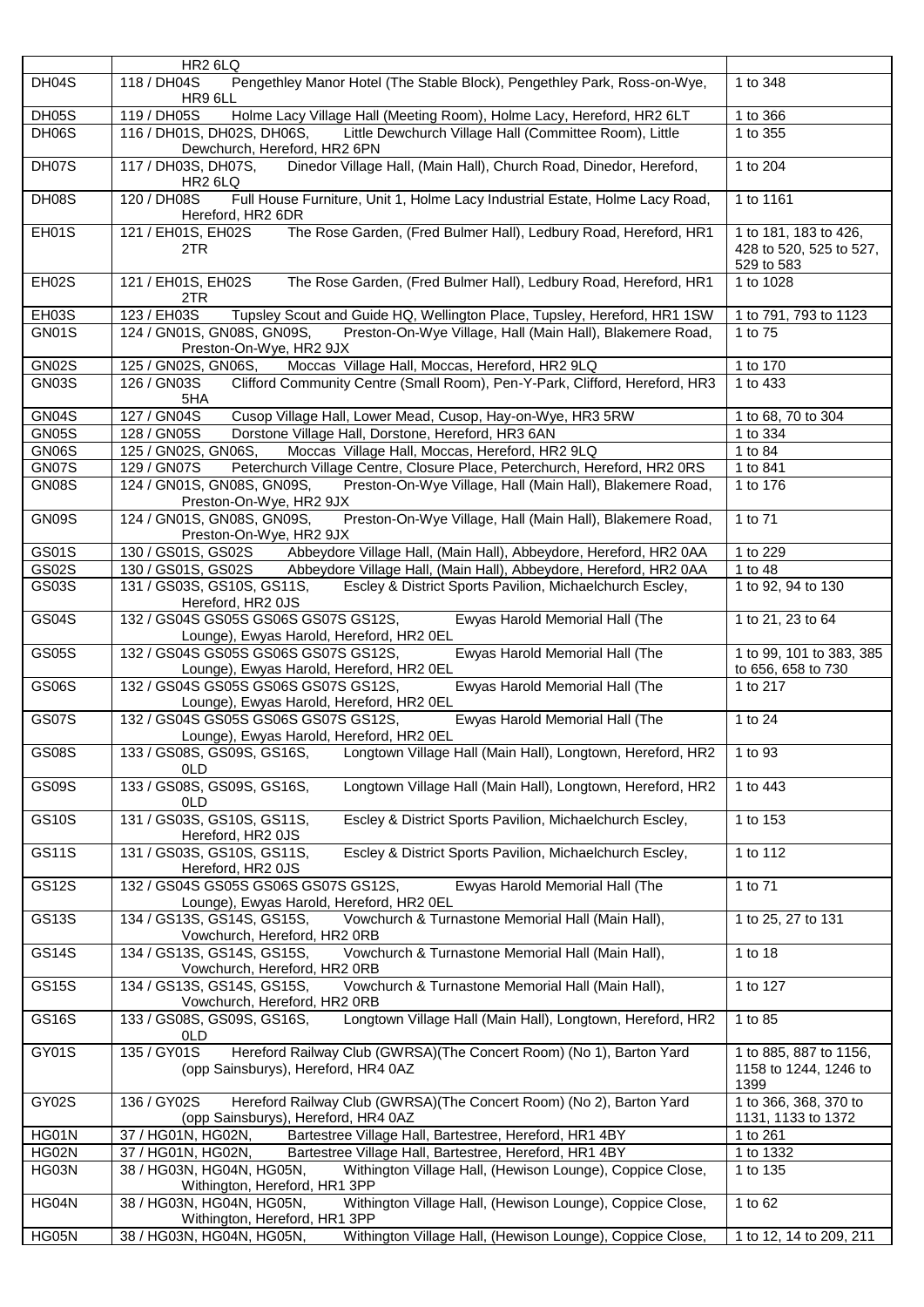|                | Withington, Hereford, HR1 3PP                                                                                                                                     | to 237, 239 to 246, 248                                 |
|----------------|-------------------------------------------------------------------------------------------------------------------------------------------------------------------|---------------------------------------------------------|
|                |                                                                                                                                                                   | to 430, 433 to 463, 465                                 |
|                |                                                                                                                                                                   | to 492, 494 to 506, 508,                                |
|                |                                                                                                                                                                   | 510 to 618, 620 to 627,                                 |
|                |                                                                                                                                                                   | 629 to 653, 655 to 744,                                 |
|                |                                                                                                                                                                   | 746 to 1021, 1023 to                                    |
|                |                                                                                                                                                                   | 1038, 1040 to 1081,                                     |
| HM01N          | 39 / HM01N                                                                                                                                                        | 1083 to 1104<br>1 to 886                                |
| HM02N          | Bodenham Parish Hall, (Main Hall), Bodenham, Hereford, HR1 3LB<br>40 / HM02N, HM07N, HM15N,<br>Bredenbury Village Hall, Bredenbury, Bromyard, HR7 4TF             | 1 to 98                                                 |
| HM03N          | Edwyn Ralph Village Hall (Lounge), Edwyn Ralph,<br>41 / HM03N, HM05N, HM14N,                                                                                      | 1 to 52                                                 |
|                | Bromyard, HR7 4LY                                                                                                                                                 |                                                         |
| HM04N          | 42 / HM04N, HM08N, HM09N, HM13N,<br>Pudleston Village Hall (Main Hall), Pudleston,                                                                                | 1 to 108                                                |
|                | Leominster, HR6 0RA                                                                                                                                               |                                                         |
| HM05N          | Edwyn Ralph Village Hall (Lounge), Edwyn Ralph,<br>41 / HM03N, HM05N, HM14N,                                                                                      | 1 to 139, 141 to 170                                    |
|                | Bromyard, HR7 4LY                                                                                                                                                 |                                                         |
| HM06N          | Stoke Prior Village Hall, Stoke Prior, Leominster, HR6 0LG<br>43 / HM06N                                                                                          | 1 to 274                                                |
| HM07N          | Bredenbury Village Hall, Bredenbury, Bromyard, HR7 4TF<br>40 / HM02N, HM07N, HM15N,                                                                               | 1 to 72, 74 to 84                                       |
| HM08N          | Pudleston Village Hall (Main Hall), Pudleston,<br>42 / HM04N, HM08N, HM09N, HM13N,                                                                                | 1 to 32                                                 |
|                | Leominster, HR6 0RA<br>42 / HM04N, HM08N, HM09N, HM13N,                                                                                                           |                                                         |
| HM09N          | Pudleston Village Hall (Main Hall), Pudleston,<br>Leominster, HR6 0RA                                                                                             | 1 to 125                                                |
| HM10N          | Humber Parish Hall, Risbury, Leominster, HR6 0NQ<br>44 / HM10N                                                                                                    | 1 to 252                                                |
| HM11N          | Pencombe & Little Cowarne Village Hall (Main Hall), Pencombe,<br>45 / HM11N, HM12N,                                                                               | 1 to 99                                                 |
|                | Bromyard, HR7 4SH                                                                                                                                                 |                                                         |
| <b>HM12N</b>   | Pencombe & Little Cowarne Village Hall (Main Hall), Pencombe,<br>45 / HM11N, HM12N,                                                                               | 1 to 254                                                |
|                | Bromyard, HR7 4SH                                                                                                                                                 |                                                         |
| HM13N          | Pudleston Village Hall (Main Hall), Pudleston,<br>42 / HM04N, HM08N, HM09N, HM13N,                                                                                | 1 to 151                                                |
|                | Leominster, HR6 0RA                                                                                                                                               |                                                         |
| <b>HM14N</b>   | 41 / HM03N, HM05N, HM14N,<br>Edwyn Ralph Village Hall (Lounge), Edwyn Ralph,                                                                                      | 1 to 107                                                |
| <b>HM15N</b>   | Bromyard, HR7 4LY<br>40 / HM02N, HM07N, HM15N,<br>Bredenbury Village Hall, Bredenbury, Bromyard, HR7 4TF                                                          | 1 to 94                                                 |
| <b>HN01S</b>   | 137 / HN01S<br>Scout Hut, Blackmarston Road, Hereford, HR2 7AN                                                                                                    | 1 to 1143                                               |
| <b>HN02S</b>   | 138 / HN02S<br>St Martin's Bowling Club, r/o ASDA, Belmont Road, Hereford, HR2 7JE                                                                                | 1 to 527                                                |
| <b>HN03S</b>   | Hinton Community Centre, Ross Road, Hereford, HR2 7RJ<br>139 / HN03S                                                                                              | 1 to 736, 738 to 1080,                                  |
|                |                                                                                                                                                                   | 1082 to 1198                                            |
| <b>HO01N</b>   | Holmer Church Parish Centre (Main Hall), Holmer, Hereford, HR4<br>46 / HO01N, HO03S                                                                               | 1 to 258, 260 to 605,                                   |
|                | 9RG                                                                                                                                                               | 607 to 842, 844 to 888,                                 |
|                |                                                                                                                                                                   | 890 to 900, 902 to 956,                                 |
|                |                                                                                                                                                                   |                                                         |
|                |                                                                                                                                                                   | 958 to 1181, 1183 to                                    |
|                |                                                                                                                                                                   | 1213, 1215 to 1384,                                     |
|                |                                                                                                                                                                   | 1386 to 1445, 1447 to                                   |
|                |                                                                                                                                                                   | 1471, 1473 to 1547                                      |
| <b>HO02S</b>   | RNCB - The Point4 (B18), 46 - 56 Venns Lane, Hereford, HR1 1DT<br>140 / HO02S                                                                                     | 1 to 414, 416 to 678,                                   |
|                |                                                                                                                                                                   | 680 to 920<br>1 to 307                                  |
| <b>HO03S</b>   | Holmer Church Parish Centre (Main Hall), Holmer, Hereford, HR4<br>46 / HO01N, HO03S<br>9RG                                                                        |                                                         |
| HP01N          | 47 / HP01N, HP02N,<br>Bosbury Parish Hall, (Main Hall), Bosbury, Ledbury, HR8 1PX                                                                                 | 1 to 616                                                |
| HP02N          | Bosbury Parish Hall, (Main Hall), Bosbury, Ledbury, HR8 1PX<br>47 / HP01N, HP02N,                                                                                 | 1 to 97                                                 |
| HP03N          | Wyche Free Church (School Room), Jubilee Drive, Upper Colwall, Malvern,<br>48 / HP03N                                                                             | 1 to 42, 45 to 227, 229                                 |
|                | <b>WR13 6DQ</b>                                                                                                                                                   | to 605                                                  |
| HP04N          | Colwall Village Hall (Jean Simon Room), Mill Lane, Colwall, Malvern, WR13<br>49 / HP04N                                                                           | 1 to 552, 554 to 694,                                   |
|                | 6EQ                                                                                                                                                               | 696 to 1382                                             |
| HP05N          | 50 / HP05N<br>Mathon Parish Hall, (Main Hall), Lane End, Mathon, Malvern, WR13 5NY<br>142 / KB01S, KB05S,                                                         | 1 to 120, 122 to 243                                    |
| KB01S          | Whitchurch & Ganarew Memorial Hall (Committe Meeting Rm), Old<br>Monmouth Road, Whitchurch, Ross-on-Wye, HR9 6DJ                                                  | 3 to 4, 6 to 11, 13 to 22,<br>24 to 27, 31 to 33, 36 to |
|                |                                                                                                                                                                   | 39, 41 to 56, 58 to 65,                                 |
|                |                                                                                                                                                                   | 67 to 100                                               |
| <b>KB02S</b>   | Goodrich Village Hall (Committee Room), Goodrich, Ross-on-Wye,<br>143 / KB02S, KB04S,                                                                             | 1 to 437                                                |
|                | HR9 6HX                                                                                                                                                           |                                                         |
| <b>KB03S</b>   | 144 / KB03S<br>Walford Robert Pashley Memorial Hall, Walford, Ross-on-Wye, HR9 5QS                                                                                | 1 to 331, 333 to 1180                                   |
| KB04S          | Goodrich Village Hall (Committee Room), Goodrich, Ross-on-Wye,<br>143 / KB02S, KB04S,                                                                             | 1 to 14                                                 |
| <b>KB05S</b>   | HR9 6HX<br>142 / KB01S, KB05S,<br>Whitchurch & Ganarew Memorial Hall (Committe Meeting Rm), Old                                                                   | 1 to 829                                                |
|                | Monmouth Road, Whitchurch, Ross-on-Wye, HR9 6DJ                                                                                                                   |                                                         |
| <b>KG01S</b>   | Whitecross High School (Assemby Hall) (No 1), Whitecross High School,<br>145 / KG01S                                                                              | 1 to 1447                                               |
|                | Three Elms Road, Hereford, HR4 0RN                                                                                                                                |                                                         |
| <b>KG02S</b>   | Whitecross High School (Assemby Hall) (No 2), Whitecross High School,<br>146 / KG02S                                                                              | 1 to 123, 125 to 1299                                   |
|                | Three Elms Road, Hereford, HR4 0RN                                                                                                                                |                                                         |
| KT01N<br>KT02N | Kingswood Village Hall, Kingswood, Kington, HR5 3HE<br>51 / KT01N, KT04N,<br>52 / KT02N, KT03N, KT05N,<br>Markwick Close Community Hall, Markwick Close, Kington, | 1 to 89<br>1 to 1993                                    |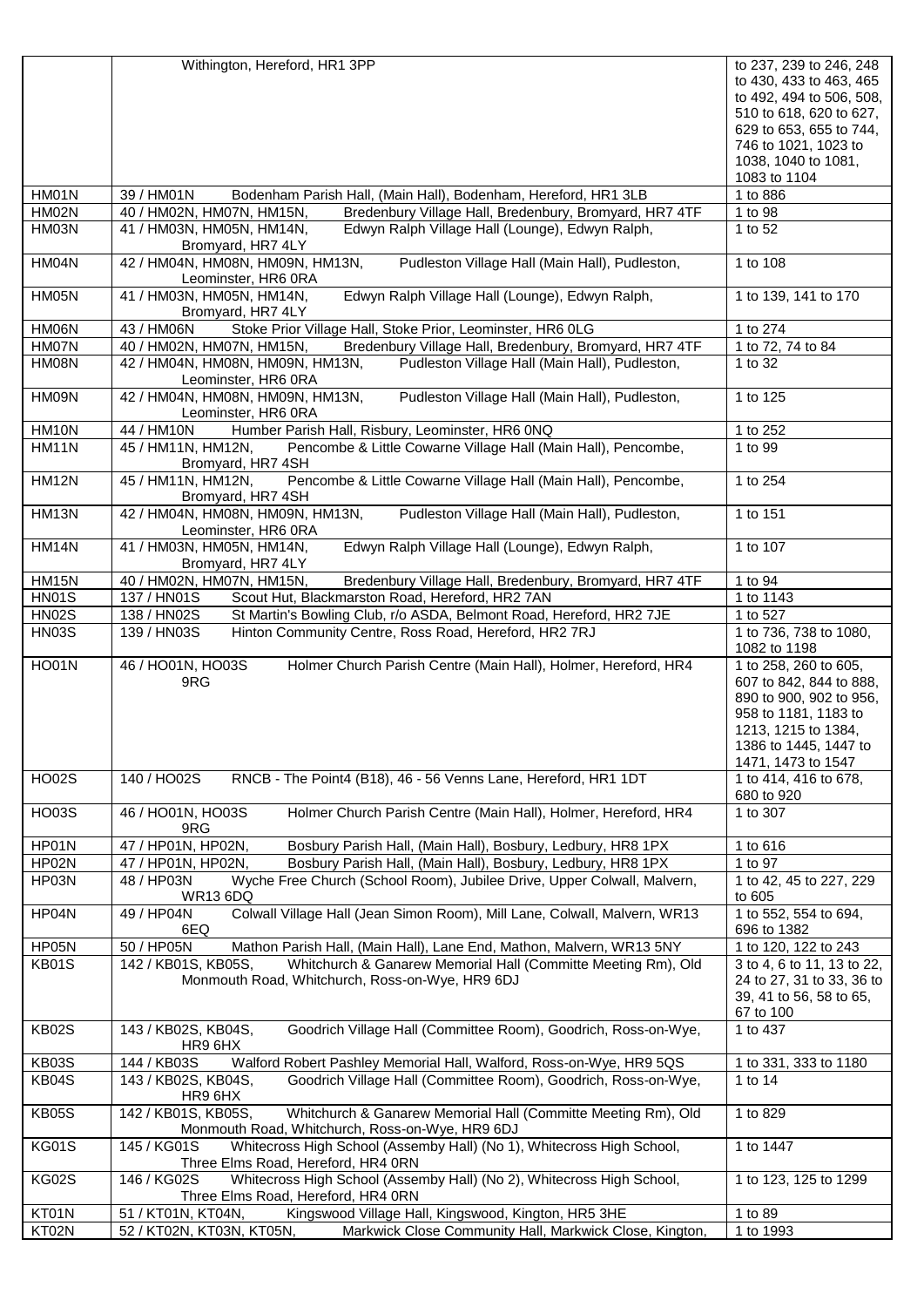|              | HR5 3UE                                                                                                                |                                                                       |
|--------------|------------------------------------------------------------------------------------------------------------------------|-----------------------------------------------------------------------|
| KT03N        | 52 / KT02N, KT03N, KT05N,<br>Markwick Close Community Hall, Markwick Close, Kington,                                   | 1 to 196                                                              |
|              | HR5 3UE                                                                                                                |                                                                       |
| KT04N        | 51 / KT01N, KT04N,<br>Kingswood Village Hall, Kingswood, Kington, HR5 3HE                                              | 1 to 268                                                              |
| KT05N        | 52 / KT02N, KT03N, KT05N,<br>Markwick Close Community Hall, Markwick Close, Kington,<br>HR5 3UE                        | 1 to 18                                                               |
| LEN01N       | 53 / LEN01N, LEN02N<br>St Katherine's Hall (No 1), High Street, Ledbury, HR8 1DZ                                       | 1 to 670, 672 to 862,<br>864 to 966, 968 to<br>1169, 1171 to 1241     |
| LEN02N       | 53 / LEN01N, LEN02N<br>St Katherine's Hall (No 1), High Street, Ledbury, HR8 1DZ                                       | 1 to 992                                                              |
| LEN03N       | Wellington Heath Memorial Hall (Main Hall), Ledbury Road, Wellington Heath,<br>54 / LEN03N<br>Ledbury, HR8 1ND         | 1 to 88, 90 to 221, 223<br>to 400                                     |
| LES01N       | Holy Trinity Church (Parish Room), New Street, Ledbury,<br>55 / LES01N, LES03N, LES04N,<br>HR8 2EE                     | 1 to 54                                                               |
| LES02N       | Eastnor Cricket Club Pavilion, Clenchers Mill Lane, Eastnor, Ledbury, HR8<br>56 / LES02N<br>1RW                        | 1 to 54, 56 to 84, 86 to<br>126, 128 to 211                           |
| LES03N       | Holy Trinity Church (Parish Room), New Street, Ledbury,<br>55 / LES01N, LES03N, LES04N,<br>HR8 2EE                     | 1 to 957                                                              |
| LES04N       | Holy Trinity Church (Parish Room), New Street, Ledbury,<br>55 / LES01N, LES03N, LES04N,<br><b>HR8 2EE</b>              | 1 to 1296                                                             |
| LEW01N       | 57 / LEW01N<br>St Katherine's Hall (No 2), High Street, Ledbury, HR8 1DZ                                               | 1 to 1255                                                             |
| LEW02N       | 58 / LEW02N, LEW03N, Ledbury Primary School (Co-Location Building), Long Acres,<br>Ledbury, HR8 2BE                    | 1 to 89                                                               |
| LEW03N       | 58 / LEW02N, LEW03N, Ledbury Primary School (Co-Location Building), Long Acres,<br>Ledbury, HR8 2BE                    | 1 to 552, 555 to 1345                                                 |
| LOE01N       | Green Lane Methodist Church (School Room), Green Lane, Leominster, HR6<br>59 / LOE01N<br>8QJ                           | 1 to 859                                                              |
| LOE02N       | Royal British Legion Club (No 2), (Function Room), South Street, Leominster,<br>60 / LOE02N<br><b>HR6 8JQ</b>          | 1 to 1049, 1051 to<br>1082, 1084 to 1478,<br>1480 to 1942             |
| LON01N       | 61 / LON01N<br>Brimfield Village Hall, Brimfield, Ludlow, SY8 4NE                                                      | 1 to 480, 482 to 637                                                  |
| LON02N       | 62 / LON02N<br>Kimbolton Village Hall, (Main Hall), Kimbolton, HR6 0HQ                                                 | 1 to 110, 112 to 415                                                  |
| LON03N       | 63 / LON03N<br>Bridge Street Sports Centre (Terrace Bar), Bridge Street, Leominster, HR6<br>8EA                        | 1 to 1214, 1216 to 1340                                               |
| LON04N       | 64 / LON04N, LON06N,<br>Leysters & Middleton-on-the Hill Parish Hall, Leysters, Leominster,<br>HR6 OHP                 | 1 to 107                                                              |
| LON05N       | Little Hereford Parish Hall, Little Hereford, Ludlow, SY8 4LN<br>65 / LON05N                                           | 1 to 37, 39 to 364                                                    |
| LON06N       | Leysters & Middleton-on-the Hill Parish Hall, Leysters, Leominster,<br>64 / LON04N, LON06N,<br>HR6 0HP                 | 1 to 207                                                              |
| LOS01N       | 66 / LOS01N, LOS02N,<br>Royal British Legion Club (No 1), (Function Room), South Street,<br>Leominster, HR6 8JQ        | 1 to 2, 4 to 184, 186 to<br>816, 818 to 1245                          |
| LOS02N       | 66 / LOS01N, LOS02N,<br>Royal British Legion Club (No 1), (Function Room), South Street,<br>Leominster, HR6 8JQ        | 1 to 992                                                              |
| LOS03N       | Ivington Village Hall, (The Community Room), Ivington, Leominster, HR6 0JH<br>67 / LOS03N                              | 1 to 231                                                              |
| LOS04N       | Monkland Village Hall (Main Hall), The Common, Monkland, Leominster, HR6<br>68 / LOS04N<br>9DD                         | 1 to 154                                                              |
| LOW01N       | 69 / LOW01N, LOW02N, Barons Cross Community Centre (Main Hall), 1 Farmeadow Road,<br>Barons Cross, Leominster, HR6 9AD | 1 to 271, 273 to 296                                                  |
| LOW02N       | 69 / LOW01N, LOW02N, Barons Cross Community Centre (Main Hall), 1 Farmeadow Road,<br>Barons Cross, Leominster, HR6 9AD | 1 to 371, 373 to 1000,<br>1002 to 1081, 1083 to<br>1529, 1532 to 1861 |
| <b>LR01S</b> | 147 / LR01S<br>Bridstow Parish Hall, (Main Hall), Bridstow, Ross-On-Wye, HR9 6PZ                                       | 1 to 582, 585 to 716                                                  |
| <b>LR02S</b> | Llangarron Village Hall (Main Hall), Llangarron, Ross-on-Wye, HR9<br>148 / LR02S, LR05S,<br>6NZ                        | 1 to 377, 379 to 471                                                  |
| <b>LR03S</b> | 149 / LR03S<br>Llangrove Village Hall (Main Hall), Llangrove, Ross-on-Wye, HR9 6EX                                     | 1 to 417                                                              |
| LR04S        | 150 / LR04S, LR08S,<br>Welsh Newton & Llanrothal Village Hall (Main Hall), Welsh Newton,<br>Monmouth, NP25 5RN         | 1 to 103                                                              |
| <b>LR05S</b> | Llangarron Village Hall (Main Hall), Llangarron, Ross-on-Wye, HR9<br>148 / LR02S, LR05S,<br>6NZ                        | 1 to 320                                                              |
| <b>LR06S</b> | 151 / LR06S<br>St Peter's Hall, St Peter's Church, Peterstow, Ross-on-Wye, HR9 6LB                                     | 1, 3 to 379                                                           |
| LR07S        | Sellack Village Hall (Main Hall), Sellack, Ross-on-Wye, HR9 6QP<br>152 / LR07S                                         | 1 to 217                                                              |
| <b>LR08S</b> | 150 / LR04S, LR08S,<br>Welsh Newton & Llanrothal Village Hall (Main Hall), Welsh Newton,<br>Monmouth, NP25 5RN         | 1 to 105, 107 to 172                                                  |
| MT01N        | Lingen Village Hall, (Main Hall), Lingen, Bucknell,<br>70 / MT01N, 03N, 04N, 13N, 16N, 18N<br>SY7 0DY                  | 1 to 113                                                              |
| MT02N        | Aymestrey Village Hall (Main Hall), Aymestrey, Leominster, HR6 9SU<br>71 / MT02N                                       | 1 to 168, 170 to 289                                                  |
| MT03N        | 70 / MT01N, 03N, 04N, 13N, 16N, 18N<br>Lingen Village Hall, (Main Hall), Lingen, Bucknell,<br>SY7 0DY                  | 1 to 108                                                              |
| MT04N        | 70 / MT01N, 03N, 04N, 13N, 16N, 18N<br>Lingen Village Hall, (Main Hall), Lingen, Bucknell,<br>SY7 0DY                  | 1 to 58                                                               |
| MT05N        | 72 / MT05N, MT08N, MT12N,<br>Leintwardine Village Hall (Main Hall), Leintwardine, Craven                               | 1 to 64                                                               |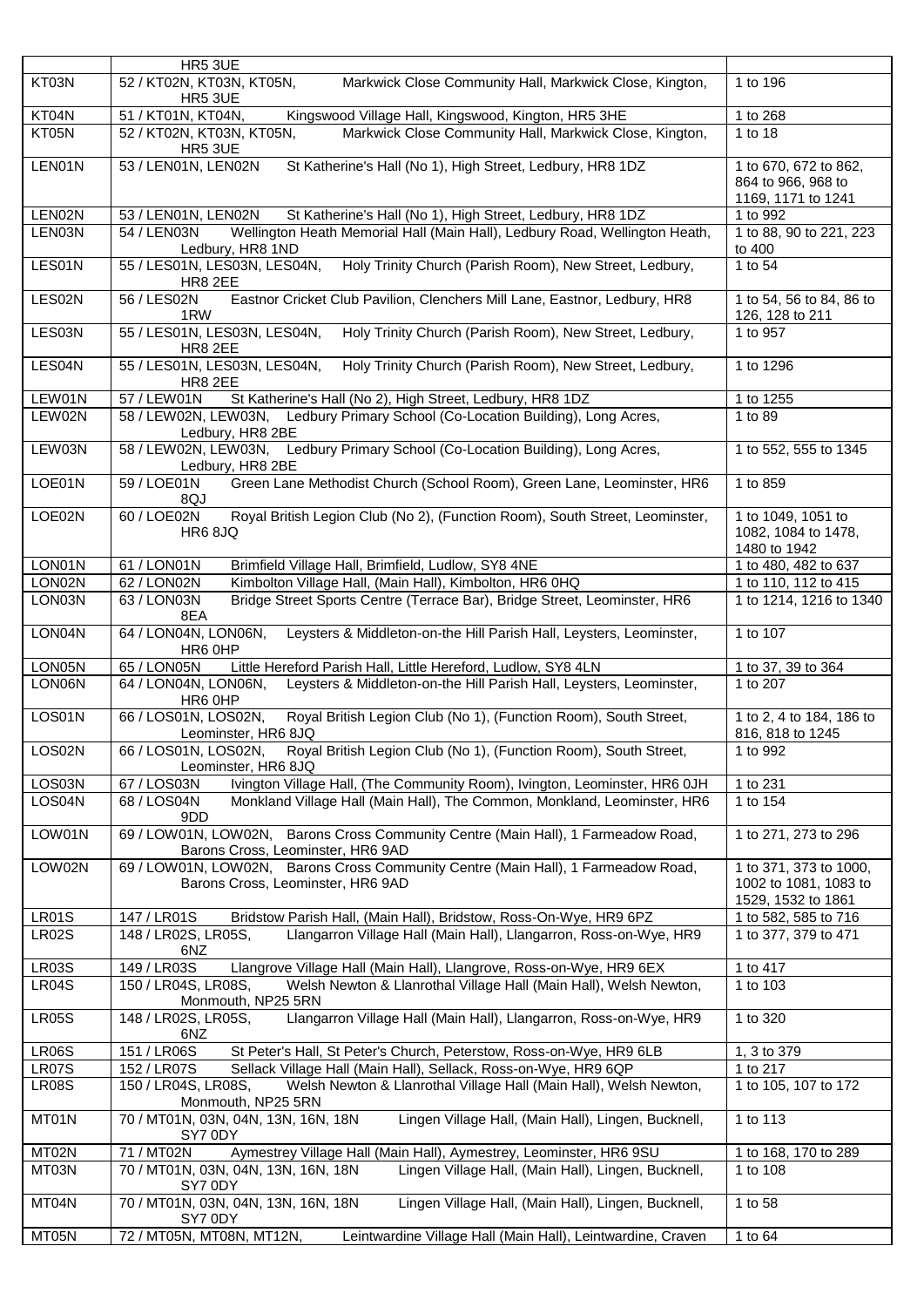|                    | Arms, SY7 0LB                                                                                                      |                                                                   |
|--------------------|--------------------------------------------------------------------------------------------------------------------|-------------------------------------------------------------------|
| MT06N              | 73 / MT06N, MT07N, MT10N, MT15N,<br>The Arkwright Hall, Kinsham, Presteigne, LD8 2HN                               | 1 to 68                                                           |
| MT07N              | 73 / MT06N, MT07N, MT10N, MT15N,<br>The Arkwright Hall, Kinsham, Presteigne, LD8 2HN                               | 1 to 43                                                           |
| MT08N              | 72 / MT05N, MT08N, MT12N,<br>Leintwardine Village Hall (Main Hall), Leintwardine, Craven                           | 1 to 44                                                           |
| MT09N              | Arms, SY7 0LB<br>Wigmore Village Hall, Ford Street, Wigmore,<br>74 / MT09N, MT11N, MT14N, MT17N,                   | 1 to 28, 31 to 54                                                 |
|                    | Leominster, HR6 9UW                                                                                                |                                                                   |
| MT10N              | 73 / MT06N, MT07N, MT10N, MT15N,<br>The Arkwright Hall, Kinsham, Presteigne, LD8 2HN                               | 1 to 53                                                           |
| MT11N              | Wigmore Village Hall, Ford Street, Wigmore,<br>74 / MT09N, MT11N, MT14N, MT17N,<br>Leominster, HR6 9UW             | 1 to 62                                                           |
| MT12N              | Leintwardine Village Hall (Main Hall), Leintwardine, Craven<br>72 / MT05N, MT08N, MT12N,<br>Arms, SY7 0LB          | 1 to 764                                                          |
| MT13N              | 70 / MT01N, 03N, 04N, 13N, 16N, 18N<br>Lingen Village Hall, (Main Hall), Lingen, Bucknell,<br>SY7 0DY              | 1 to 132                                                          |
| MT14N              | 74 / MT09N, MT11N, MT14N, MT17N,<br>Wigmore Village Hall, Ford Street, Wigmore,<br>Leominster, HR6 9UW             | 1 to 26                                                           |
| MT15N              | 73 / MT06N, MT07N, MT10N, MT15N,<br>The Arkwright Hall, Kinsham, Presteigne, LD8 2HN                               | 1 to 85, 87 to 106                                                |
| MT16N              | 70 / MT01N, 03N, 04N, 13N, 16N, 18N<br>Lingen Village Hall, (Main Hall), Lingen, Bucknell,<br>SY7 0DY              | 1 to 93                                                           |
| MT17N              | 74 / MT09N, MT11N, MT14N, MT17N,<br>Wigmore Village Hall, Ford Street, Wigmore,<br>Leominster, HR6 9UW             | 1 to 555                                                          |
| MT18N              | Lingen Village Hall, (Main Hall), Lingen, Bucknell,<br>70 / MT01N, 03N, 04N, 13N, 16N, 18N<br>SY7 0DY              | 1 to 45                                                           |
| NF01S              | The Belmont Community Centre (No 1), Eastholme Avenue, Belmont,<br>153 / NF01S<br>Hereford, HR2 7UQ                | 1 to 835, 838 to 1807                                             |
| NF02S              | The Belmont Community Centre (No 2), Eastholme Avenue, Belmont,<br>154 / NF02S<br>Hereford, HR2 7UQ                | 1 to 1020                                                         |
| OG01N              | Brampton Abbotts Village Hall, Brampton Abbotts, Ross-on-<br>75 / OG01N, OG03N, OG04N,<br>Wye, HR9 7JD             | 1 to 254                                                          |
| OG02N              | 76 / OG02N, OG05N, OG08N, OG11N,<br>Brockhampton Parish Hall, (Committee Room),<br>Brockhampton, Hereford, HR1 4SG | 1 to 180                                                          |
| OG03N              | Brampton Abbotts Village Hall, Brampton Abbotts, Ross-on-<br>75 / OG01N, OG03N, OG04N,<br>Wye, HR9 7JD             | 1 to 78                                                           |
| OG04N              | 75 / OG01N, OG03N, OG04N,<br>Brampton Abbotts Village Hall, Brampton Abbotts, Ross-on-<br>Wye, HR9 7JD             | 1 to 45                                                           |
| OG05N              | 76 / OG02N, OG05N, OG08N, OG11N,<br>Brockhampton Parish Hall, (Committee Room),<br>Brockhampton, Hereford, HR1 4SG | 1 to 107                                                          |
| OG06N              | Kings Caple Village Hall (The Old School), Kings Caple, Hereford, HR1 4TY<br>77 / OG06N                            | 1 to 290                                                          |
| OG07N              | 78 / OG07N<br>Much Marcle Memorial Hall, (Bob Dallow Room), Much Marcle, Ledbury, HR8<br>2LY                       | 1 to 554                                                          |
| OG08N              | 76 / OG02N, OG05N, OG08N, OG11N,<br>Brockhampton Parish Hall, (Committee Room),<br>Brockhampton, Hereford, HR1 4SG | 1 to 80                                                           |
| OG09N              | Upton Bishop Millenium Hall, Upton Bishop, Ross-on-Wye, HR9 7TU<br>79 / OG09N                                      | 1 to 484                                                          |
|                    |                                                                                                                    |                                                                   |
| OG10N              | 80 / OG10N<br>Woolhope Parish Hall, (Main Hall), Berryfield, Woolhope, Hereford, HR1 4QZ                           | 1 to 376                                                          |
| OG11N              | 76 / OG02N, OG05N, OG08N, OG11N,<br>Brockhampton Parish Hall, (Committee Room),                                    | 1 to 102                                                          |
|                    | Brockhampton, Hereford, HR1 4SG                                                                                    |                                                                   |
| <b>PE01S</b>       | Aston Ingham Village Hall (Main Hall), Aston Ingham, Ross-On-Wye, HR9 7LS<br>155 / PE01S                           | 1 to 362                                                          |
| <b>PE02S</b>       | 156 / PE02S<br>Hope Mansell Village Hall, School Lane, Hope Mansell, Ross-On-Wye, HR9                              | 1 to 223                                                          |
|                    | 5TL                                                                                                                |                                                                   |
| <b>PE03S</b>       | 157 / PE03S<br>Lea Village Hall, Lea, Ross-On-Wye, HR9 7JY                                                         | 1 to 495                                                          |
| PE04S              | 158 / PE04S<br>Linton Village Hall, (Committee Room), Linton, Ross-On-Wye, HR9 7RX                                 | 1 to 508, 511 to 833                                              |
| <b>PE05S</b>       | 159 / PE05S<br>Penyard Gardens (The Common Room), Weston-under-Penyard, Ross-on-<br>Wye, HR9 7PD                   | 1 to 848                                                          |
| QU01N              | Burghill Simpson Hall, Burghill, Hereford, HR4 7RW<br>81 / QU01N                                                   | 1 to 322, 324 to 520,<br>522 to 1255                              |
| QU02N              | Wellington Community Centre, Wellington, Hereford, HR4 8AZ<br>82 / QU02N, QU06N,                                   | 1 to $9$                                                          |
| QU03N              | 83 / QU03N, QU04N,<br>Hope-Under-Dinmore Village Hall (Main Hall), Hope-Under-Dinmore,<br>Leominster, HR6 0PP      | 1 to 208, 210 to 284                                              |
| QU04N              | Hope-Under-Dinmore Village Hall (Main Hall), Hope-Under-Dinmore,<br>83 / QU03N, QU04N,<br>Leominster, HR6 0PP      | 1 to 36                                                           |
| QU05N              | 84 / QU05N, SW02N<br>Moreton-On-Lugg Village Hall, Moreton-On-Lugg, Hereford, HR4 8DE                              | 1 to 283                                                          |
| QU06N              | Wellington Community Centre, Wellington, Hereford, HR4 8AZ<br>82 / QU02N, QU06N,                                   | 1 to 305, 307 to 833                                              |
| RH01S              | Pentwyn Court (Residents Lounge), Pentwyn Avenue, Hereford, HR2 7LD<br>160 / RH01S                                 | 1 to 42, 44 to 416, 418<br>to 1041, 1043 to 1132,<br>1134 to 1666 |
| RH <sub>02</sub> S | Redhill Golden Jubilee Hall, Green Croft Centre, Green Croft, Hereford, HR2<br>161 / RH02S<br>7NT                  | 1 to 1292                                                         |
| ROE01S             | 162 / ROE01S<br>The Venue, Hill Street, Ross-on-Wye, HR9 7AD                                                       | 1 to 781, 783 to 1397                                             |
| ROE02S             | Tudorville & District Community Centre, (Main Hall), Walford Road, Ross-On-<br>163 / ROE02S                        | 1 to 61, 63 to 664, 667                                           |
|                    | Wye, HR9 5PZ                                                                                                       | to 711, 713 to 1091,<br>1093 to 1148, 1150 to                     |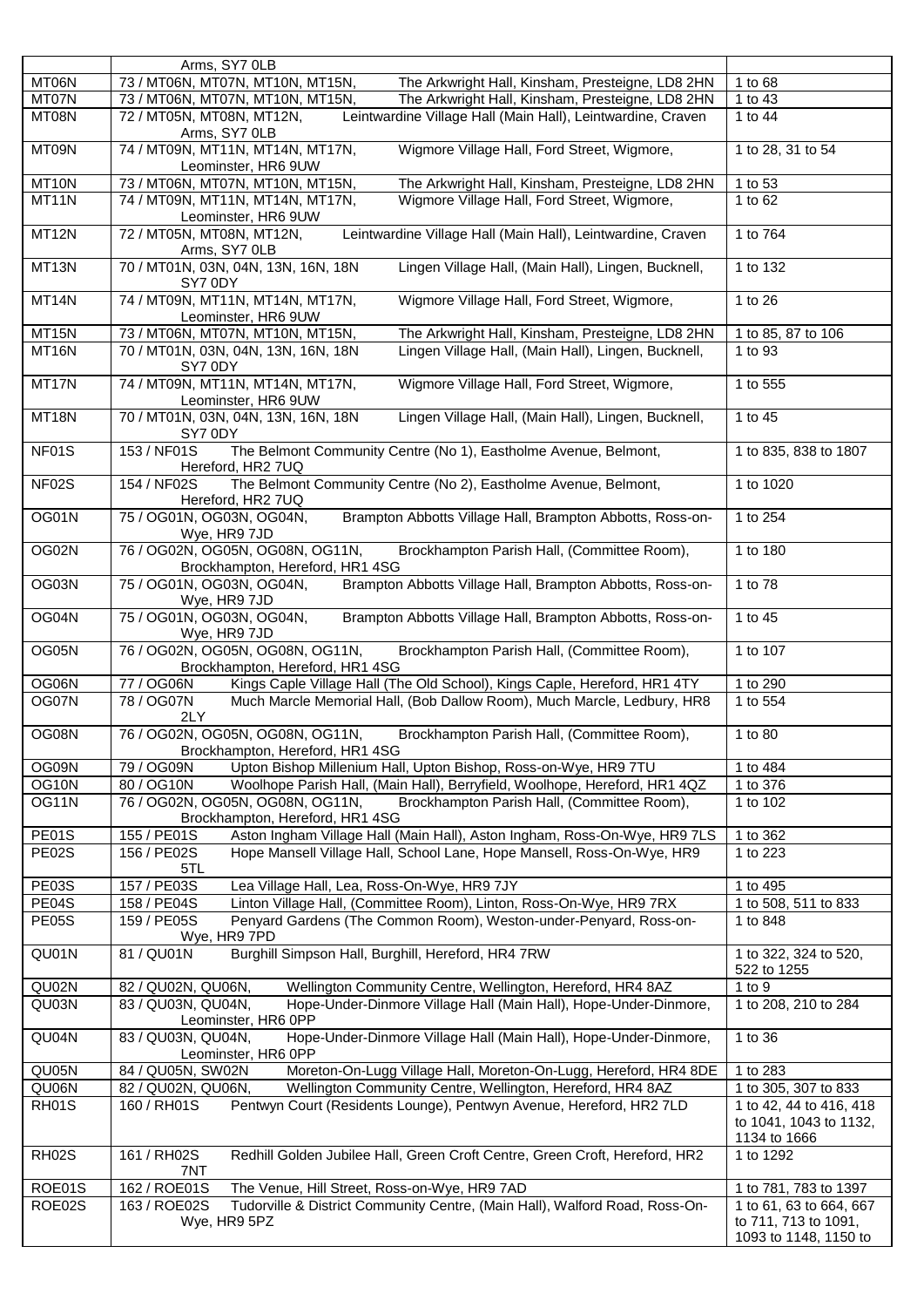|                                       |                                                                                                                          | 1284                                                                                     |
|---------------------------------------|--------------------------------------------------------------------------------------------------------------------------|------------------------------------------------------------------------------------------|
| ROE03S                                | 164 / ROE03S, RON01S<br>Larruperz Community Centre, Grammar School Close, Ross-On-<br>Wye, HR9 7QD                       | 1 to 339                                                                                 |
| RON01S                                | 164 / ROE03S, RON01S<br>Larruperz Community Centre, Grammar School Close, Ross-On-<br>Wye, HR9 7QD                       | 1 to 867                                                                                 |
| RON02S                                | 166 / RON02S, RON03S, Friends Meeting House, Brampton Street, Ross-On-Wye, HR9 7EQ                                       | 1 to 1307                                                                                |
| RON03S                                | 166 / RON02S, RON03S, Friends Meeting House, Brampton Street, Ross-On-Wye, HR9 7EQ                                       | 1 to 534                                                                                 |
| ROW01S                                | Ross-On-Wye Bowling Club (No 1), Old Maid's Walk, Ross-On-Wye, HR9 5AR<br>167 / ROW01S                                   | 1 to 367, 369 to 1616                                                                    |
| ROW02S                                | 168 / ROW02S<br>Ross-On-Wye Bowling Club (No 2), Old Maid's Walk, Ross-On-Wye, HR9 5AR                                   | 1 to 110, 112 to 1096                                                                    |
| <b>SG01S</b>                          | 169 / SG01S<br>Saxon Community Hall (No 1), Hoarwithy Road, Hereford, HR2 6HE                                            | 1 to 634, 636 to 695,<br>697 to 828, 830 to<br>1186, 1188 to 1677                        |
| <b>SG02S</b>                          | 170 / SG02S<br>Saxon Community Hall (No 2), Hoarwithy Road, Hereford, HR2 6HE                                            | 1 to 618, 621 to 884,<br>886, 888 to 891, 893,<br>895 to 902, 904 to 966,<br>968 to 1210 |
| <b>SS01N</b>                          | 85 / SS01N SS02N SS03N SS06N SS08N, New Bridge Community Centre, St Andrews<br>Church, Bridge Sollars, Hereford, HR4 7JH | 1 to 124, 127 to 162                                                                     |
| <b>SS02N</b>                          | 85 / SS01N SS02N SS03N SS06N SS08N, New Bridge Community Centre, St Andrews<br>Church, Bridge Sollars, Hereford, HR4 7JH | 1 to 25                                                                                  |
| <b>SS03N</b>                          | 85 / SS01N SS02N SS03N SS06N SS08N, New Bridge Community Centre, St Andrews<br>Church, Bridge Sollars, Hereford, HR4 7JH | 1 to 74                                                                                  |
| $\overline{\text{SS}}$ <sub>04S</sub> | Clehonger Village Hall, Birch Hill Road, Clehonger, HR2 9RD<br>171 / SS04S                                               | 1 to 887, 889 to 1080                                                                    |
| <b>SS05S</b>                          | Eaton Bishop Village Hall (Main Hall), Eaton Bishop, Hereford, HR2 9QA<br>172 / SS05S                                    | 1 to 297, 299 to 332                                                                     |
| SS06N                                 | 85 / SS01N SS02N SS03N SS06N SS08N, New Bridge Community Centre, St Andrews<br>Church, Bridge Sollars, Hereford, HR4 7JH | 1 to 66                                                                                  |
| <b>SS07S</b>                          | Madley Parish Hall, (Main Hall), Madley, Hereford, HR2 9PH<br>173 / SS07S                                                | 1 to 949                                                                                 |
| <b>SS08N</b>                          | 85 / SS01N SS02N SS03N SS06N SS08N, New Bridge Community Centre, St Andrews<br>Church, Bridge Sollars, Hereford, HR4 7JH | 1 to 47                                                                                  |
| SW01N                                 | Marden Community Centre, (The Community Lounge), Marden, Hereford, HR1<br>86 / SW01N<br>3EW                              | 1 to 1122                                                                                |
| SW02N                                 | 84 / QU05N, SW02N<br>Moreton-On-Lugg Village Hall, Moreton-On-Lugg, Hereford, HR4 8DE                                    | 1 to 270, 272 to 681                                                                     |
| SW03N                                 | Sutton St Nicholas Village Hall, (Meeting Room 1), Sutton St Nicholas,<br>88 / SW03N<br>Hereford, HR1 3SZ                | 1 to 764                                                                                 |
| TC01N                                 | 89 / TC01N TC03N TC04N TC05N TC12N, Ashperton Village Hall, Ashperton, Ledbury, HR8<br>2RY                               | 1 to 3, 5 to 214                                                                         |
| TC02N                                 | 90 / TC02N, TC06N, TC11N,<br>Putley Parish Hall, Putley Green, Ledbury, HR8 2QN                                          | 1 to 103                                                                                 |
| TC03N                                 | 89 / TC01N TC03N TC04N TC05N TC12N, Ashperton Village Hall, Ashperton, Ledbury, HR8<br>2RY                               | 1 to 118                                                                                 |
| TC04N                                 | 89 / TC01N TC03N TC04N TC05N TC12N, Ashperton Village Hall, Ashperton, Ledbury, HR8<br>2RY                               | 1 to 114                                                                                 |
| TC05N                                 | 89 / TC01N TC03N TC04N TC05N TC12N, Ashperton Village Hall, Ashperton, Ledbury, HR8<br>2RY                               | 1 to 50                                                                                  |
| TC06N                                 | 90 / TC02N, TC06N, TC11N,<br>Putley Parish Hall, Putley Green, Ledbury, HR8 2QN                                          | 1 to 110                                                                                 |
| TC07N                                 | 91 / TC07N TC08N TC14N TC15N TC17N Burley Gate Village Hall, Burley Gate, Hereford,<br>HR1 3QR                           | 1 to 24                                                                                  |
| TC08N                                 | 91 / TC07N TC08N TC14N TC15N TC17N Burley Gate Village Hall, Burley Gate, Hereford,<br>HR1 3QR                           | 1 to 342                                                                                 |
| TC09N                                 | 92 / TC09N, TC10N,<br>Munsley Womens Institute Hall, Munsley, Ledbury, HR8 2RA                                           | 1 to 100                                                                                 |
| <b>TC10N</b>                          | 92 / TC09N, TC10N,<br>Munsley Womens Institute Hall, Munsley, Ledbury, HR8 2RA                                           | 1 to 109                                                                                 |
| <b>TC11N</b>                          | Putley Parish Hall, Putley Green, Ledbury, HR8 2QN<br>90 / TC02N, TC06N, TC11N,                                          | 1 to 201                                                                                 |
| <b>TC12N</b>                          | 89 / TC01N TC03N TC04N TC05N TC12N, Ashperton Village Hall, Ashperton, Ledbury, HR8<br>2RY                               | 1 to 22, 24 to 94                                                                        |
| <b>TC13N</b>                          | 94 / TC13N, TC18N,<br>Yarkhill Village Hall, (Main Hall), Yarkhill, Hereford, HR1 3ST                                    | 1 to 243                                                                                 |
| <b>TC14N</b>                          | 91 / TC07N TC08N TC14N TC15N TC17N Burley Gate Village Hall, Burley Gate, Hereford,<br>HR1 3QR                           | 1 to 49, 51 to 57                                                                        |
| <b>TC15N</b>                          | 91 / TC07N TC08N TC14N TC15N TC17N Burley Gate Village Hall, Burley Gate, Hereford,<br>HR1 3QR                           | 1 to 46, 48 to 123, 125<br>to 229                                                        |
| <b>TC16N</b>                          | Stoke Lacy Village Hall, (Main Hall), Stoke Lacy, Bromyard, HR7 4HJ<br>93 / TC16N                                        | 1 to 306                                                                                 |
| <b>TC17N</b>                          | 91 / TC07N TC08N TC14N TC15N TC17N Burley Gate Village Hall, Burley Gate, Hereford,<br>HR1 3QR                           | 1 to 202                                                                                 |
| <b>TC18N</b>                          | 94 / TC13N, TC18N,<br>Yarkhill Village Hall, (Main Hall), Yarkhill, Hereford, HR1 3ST                                    | 1 to 183                                                                                 |
| <b>TU01S</b>                          | Hampton Park United Reformed Church Hall (No 1), Hampton Dene Road,<br>174 / TU01S<br>Hereford, HR1 1UJ                  | 1 to 1182                                                                                |
| <b>TU02S</b>                          | Hampton Park United Reformed Church Hall (No 2), Hampton Dene Road,<br>175 / TU02S<br>Hereford, HR1 1UJ                  | 1 to 1403                                                                                |
| WE01N                                 | 95 / WE01N<br>The Bush Inn, (Function Room), Bush Bank, Hereford, HR4 8EH                                                | 1 to 269                                                                                 |
| WE02N                                 | 96 / WE02N, WE07N, WE09N,<br>Mansel Lacy Community Centre, St Michaels Church,<br>Mansel Lacy, Hereford, HR4 7HQ         | 1 to 110                                                                                 |
| WE03N                                 | Canon Pyon Parish Hall (Main Hall), Canon Pyon, Hereford,<br>97 / WE03N, WE05N, WE06N,<br>HR4 8PE                        | 1 to 261, 263 to 464                                                                     |